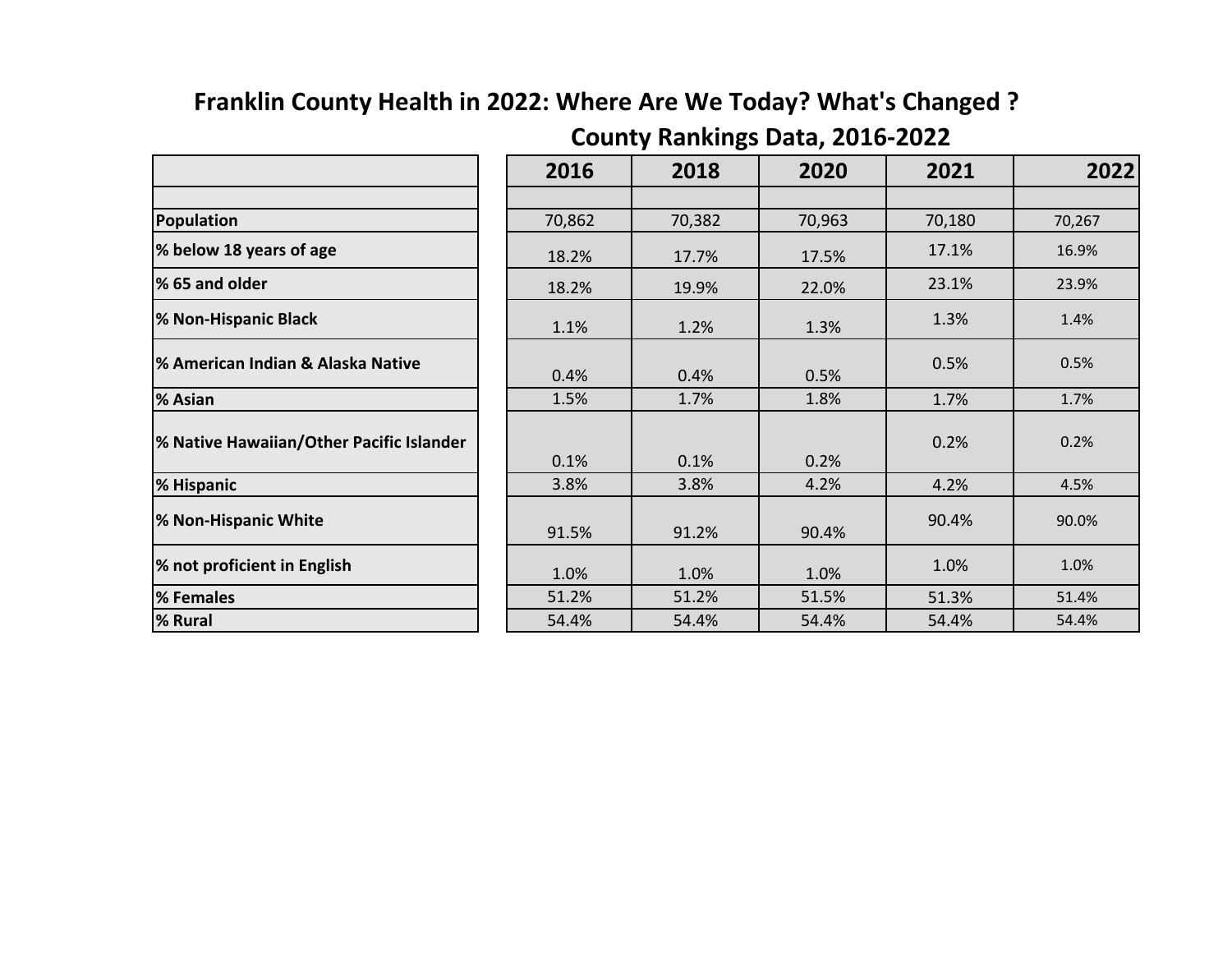| <b>Today's Health (Health Outcomes)</b>                                                                               | 2016 | 2018 | 2020 | 2021 | 2022 |
|-----------------------------------------------------------------------------------------------------------------------|------|------|------|------|------|
| Length of Life                                                                                                        |      |      |      |      |      |
| Premature Death: Years of potential life<br>lost before age 75 per 100,000 population<br>(age-adjusted).              | 5500 | 6600 | 6300 | 6000 | 6600 |
| <b>Quality of Life</b>                                                                                                |      |      |      |      |      |
| Poor or fair health: Percentage of adults<br>reporting fair or poor health (age-<br>adjusted).                        |      | 13%  | 12%  | 15%  | 14%  |
| Poor physical health days: Average<br>number of physically unhealthy days<br>reported in past 30 days (age-adjusted). |      | 3.7  | 3.6  | 3.9  | 3.7  |
| Poor mental health days : Average number<br>of mentally unhealthy days reported in<br>past 30 days (age-adjusted).    |      | 4.5  | 3.9  | 5    | 4.7  |
| Low birthweight: Percentage of live births<br>with low birthweight (< 2,500 grams).                                   |      | 6%   | 6%   | 6%   | 6%   |
| COVID-19 Age Adjusted mortality                                                                                       |      |      |      |      | 63   |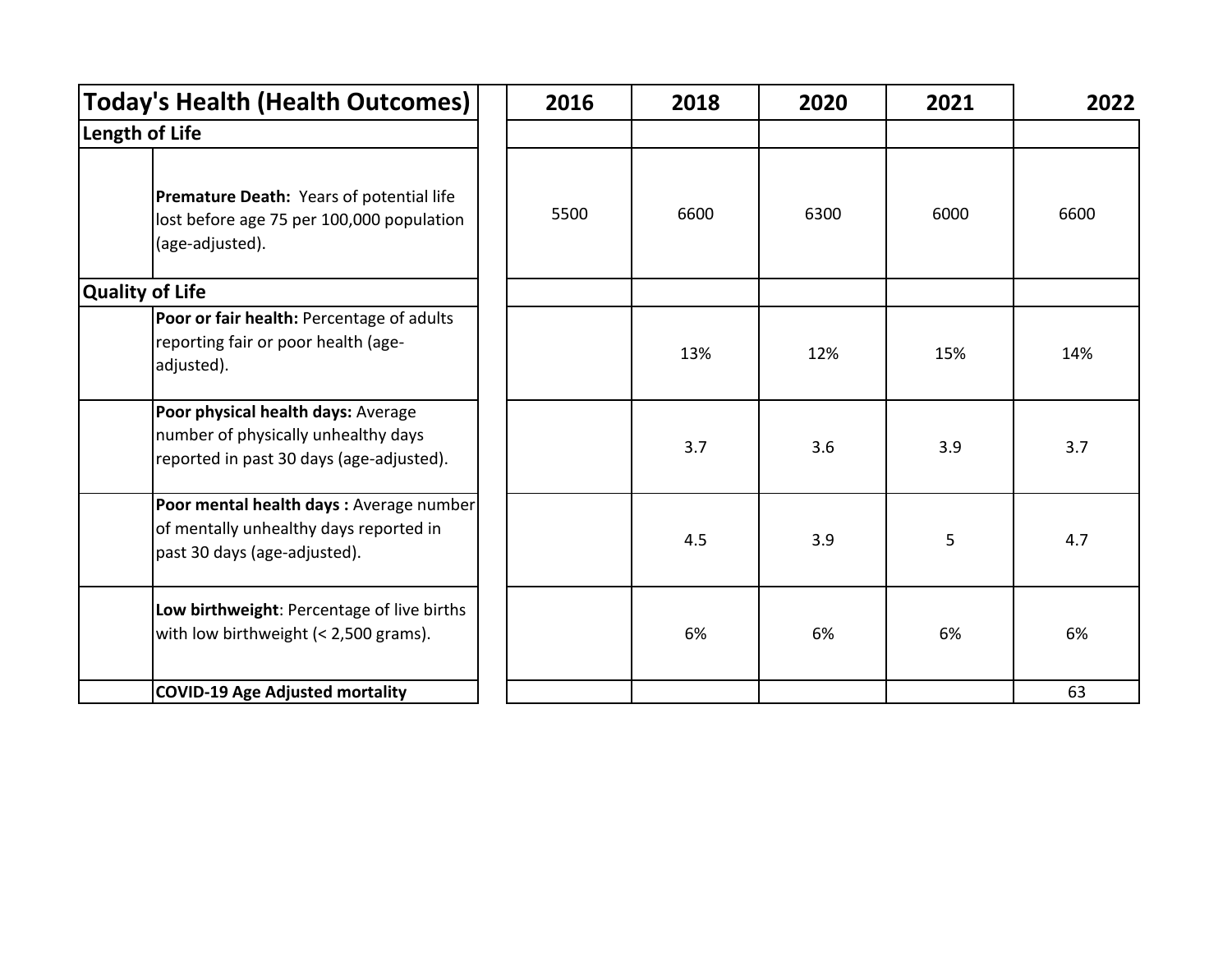|                                                                                                                                             | 2016 | 2018 | 2020 | 2021 | 2022 |
|---------------------------------------------------------------------------------------------------------------------------------------------|------|------|------|------|------|
|                                                                                                                                             |      |      |      |      |      |
| Additional Health Outcomes (not included in overall ranking) -                                                                              |      |      |      |      |      |
| Life Expectancy: Average number of years<br>a person can expect to live.                                                                    |      |      | 79.8 | 80.3 | 79.6 |
| Premature age-adjusted mortality:<br>Number of deaths among residents under<br>age 75 per 100,000 population (age-<br>adjusted).            | 280  | 310  | 290  | 290  | 310  |
| Child mortality: Number of deaths among<br>children under age 18 per 100,000<br>population.                                                 | 30   | 40   | 50   | 40   | 40   |
| Infant mortality<br>Number of all infant deaths (within 1 year),<br>per 1,000 live births.                                                  | 6    | 5    |      |      |      |
| <b>Frequent physical distress</b><br>Percentage of adults reporting 14 or more<br>days of poor physical health per month<br>(age-adjusted). | 10%  | 11%  | 11%  | 12%  | 11%  |
| <b>Frequent mental distress</b><br>Percentage of adults reporting 14 or more<br>days of poor mental health per month (age-<br>adjusted).    | 12%  | 12%  | 12%  | 14%  | 15%  |
| Diabetes prevalence<br>Percentage of adults aged 20 and above<br>with diagnosed diabetes.                                                   | 10%  | 9%   | 12%  | 11%  | 8%   |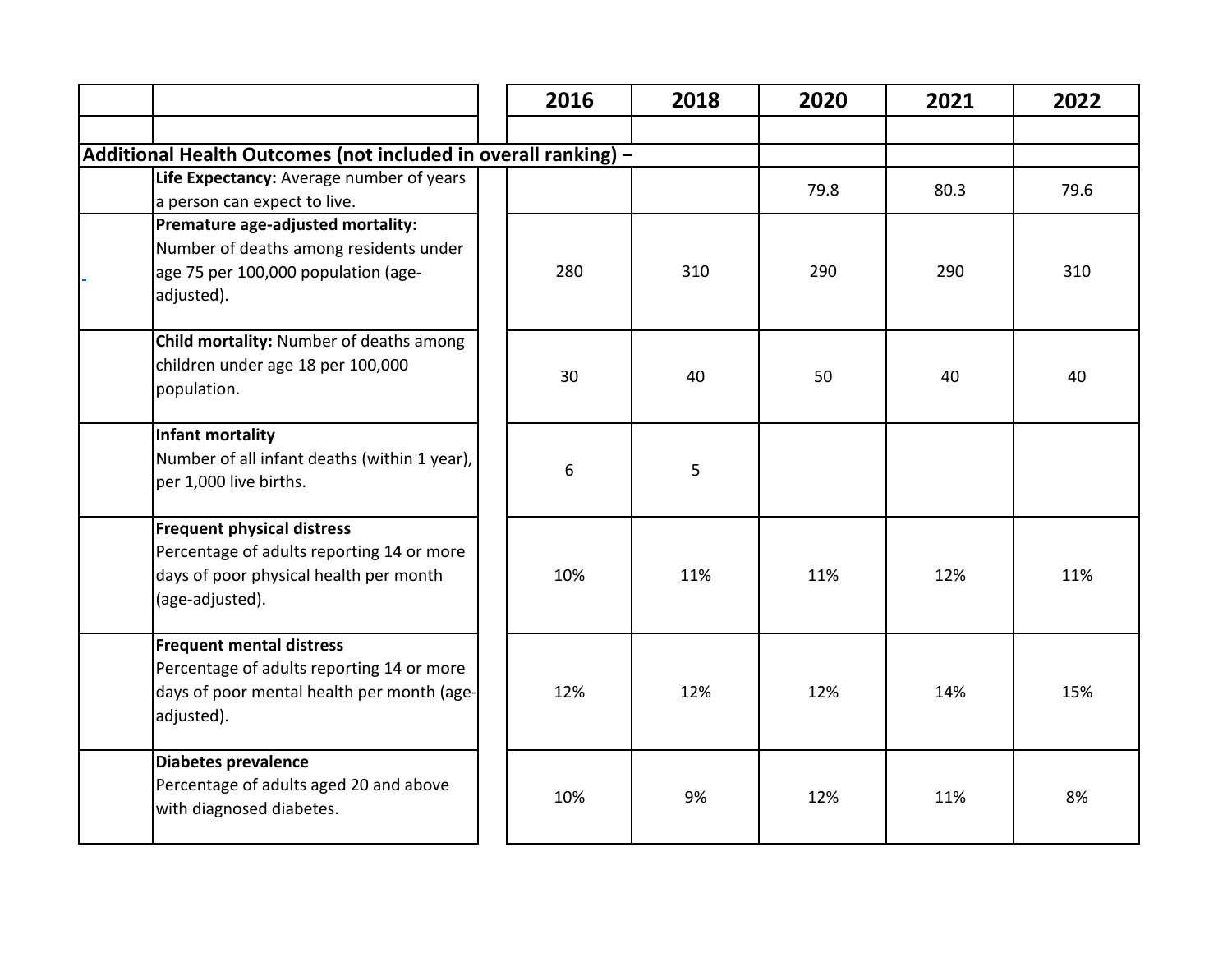|                                                                                                                                                                            | 2016 | 2018 | 2020 | 2021 |      |
|----------------------------------------------------------------------------------------------------------------------------------------------------------------------------|------|------|------|------|------|
|                                                                                                                                                                            |      |      |      |      |      |
| <b>HIV prevalence</b><br>Number of people aged 13 years and older<br>living with a diagnosis of human<br>immunodeficiency virus (HIV) infection per<br>100,000 population. | 114  | 154  | 144  | 136  | 146  |
| <b>Tomorrow's Health (Health Factors)</b>                                                                                                                                  |      |      |      |      |      |
| <b>Health Behaviors</b>                                                                                                                                                    |      |      |      |      |      |
| <b>Adult smoking</b><br>Percentage of adults who are current<br>smokers (age-adjusted).                                                                                    | 15%  | 16%  | 14%  | 18%  | 16%  |
| <b>Adult obesity</b><br>Percentage of the adult population (age 20<br>and older) that reports a body mass index<br>(BMI) greater than or equal to 30 kg/m2.                | 22%  | 23%  | 29%  | 28%  | 28%  |
| <b>Food environment index</b><br>Index of factors that contribute to a<br>healthy food environment, from 0 (worst)<br>to 10 (best).                                        | 8.1  | 8.5  | 8.6  | 8.6  | 8.6  |
| <b>Physical inactivity</b><br>Percentage of adults age 20 and over<br>reporting no leisure-time physical activity.                                                         | 18%  | 19%  | 22%  | 20%  | 27%  |
| <b>Access to exercise opportunities</b><br>Percentage of population with adequate<br>access to locations for physical activity.                                            | 72%  | 76%  | 79%  | 79%  | 58%  |
|                                                                                                                                                                            | 2016 | 2018 | 2020 | 2021 | 2022 |
|                                                                                                                                                                            |      |      |      |      |      |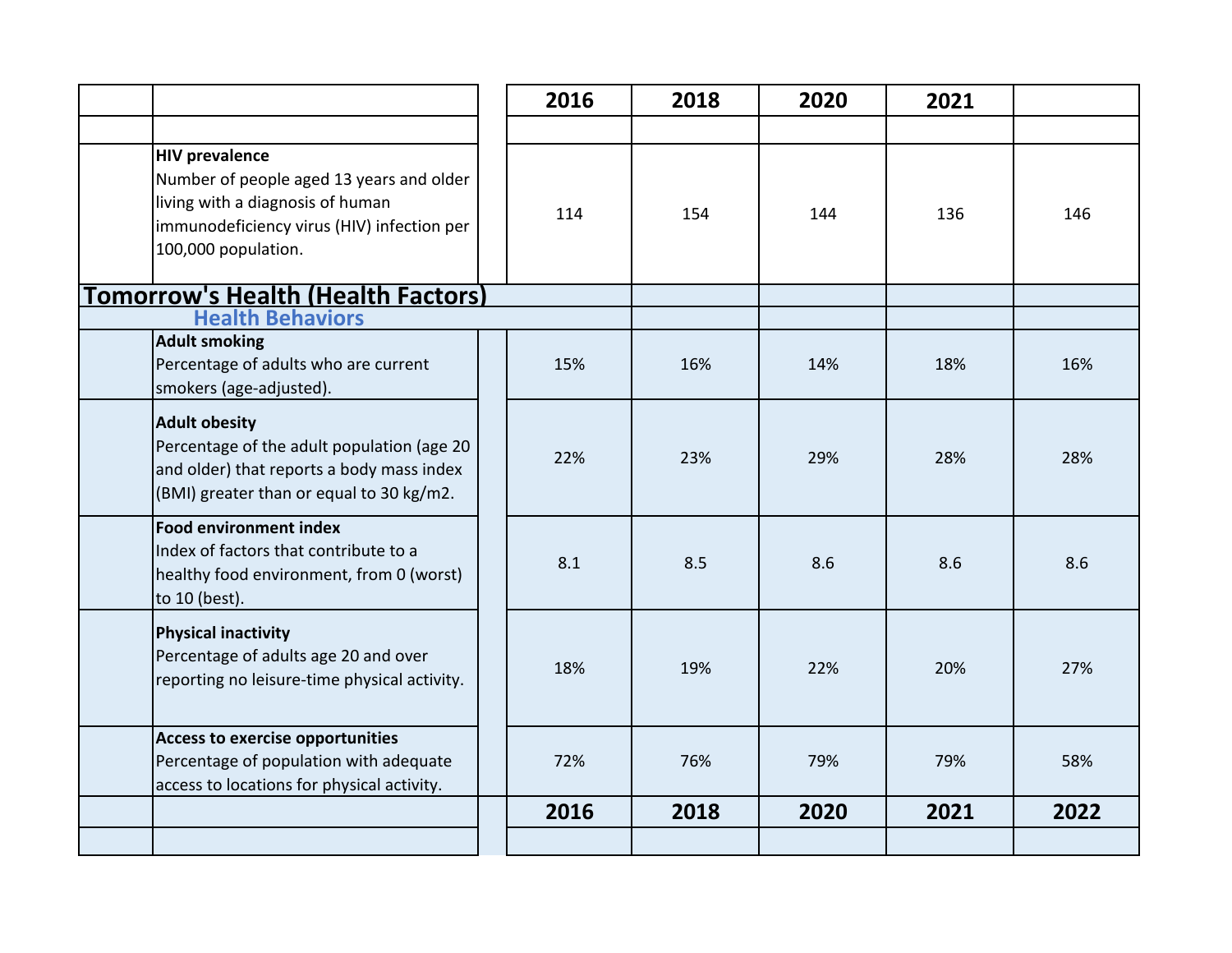| <b>Excessive drinking</b><br>Percentage of adults reporting binge or<br>heavy drinking (age-adjusted).                          |                                                                 | 20%   | 21% | 20%   | 23%   | 24%   |
|---------------------------------------------------------------------------------------------------------------------------------|-----------------------------------------------------------------|-------|-----|-------|-------|-------|
| Alcohol-impaired driving deaths<br>Percentage of driving deaths with alcohol<br>involvement.                                    |                                                                 | 27%   | 24% | 23%   | 23%   | 24%   |
| <b>Sexually transmitted infections</b><br>Number of newly diagnosed chlamydia<br>cases per 100,000 population.                  |                                                                 | 257.2 | 103 | 203.7 | 199.4 | 219.4 |
| <b>Teen births</b><br>Number of births per 1,000 female<br>population ages 15-19.                                               |                                                                 | 20    | 17  | 14    | 12    | 11    |
|                                                                                                                                 | Additional Health Behaviors (not included in overall ranking) - |       |     |       |       |       |
| <b>Food insecurity</b><br>Percentage of population who lack<br>adequate access to food.                                         |                                                                 | 11%   | 10% | 9%    | 9%    | 9%    |
| Limited access to healthy foods<br>Percentage of population who are low-<br>income and do not live close to a grocery<br>store. |                                                                 | 5%    | 6%  | 6%    | 6%    | 5%    |
| Drug overdose deaths<br>Number of drug poisoning deaths per<br>100,000 population.                                              |                                                                 | 15    | 23  | 24    | 26    | 32    |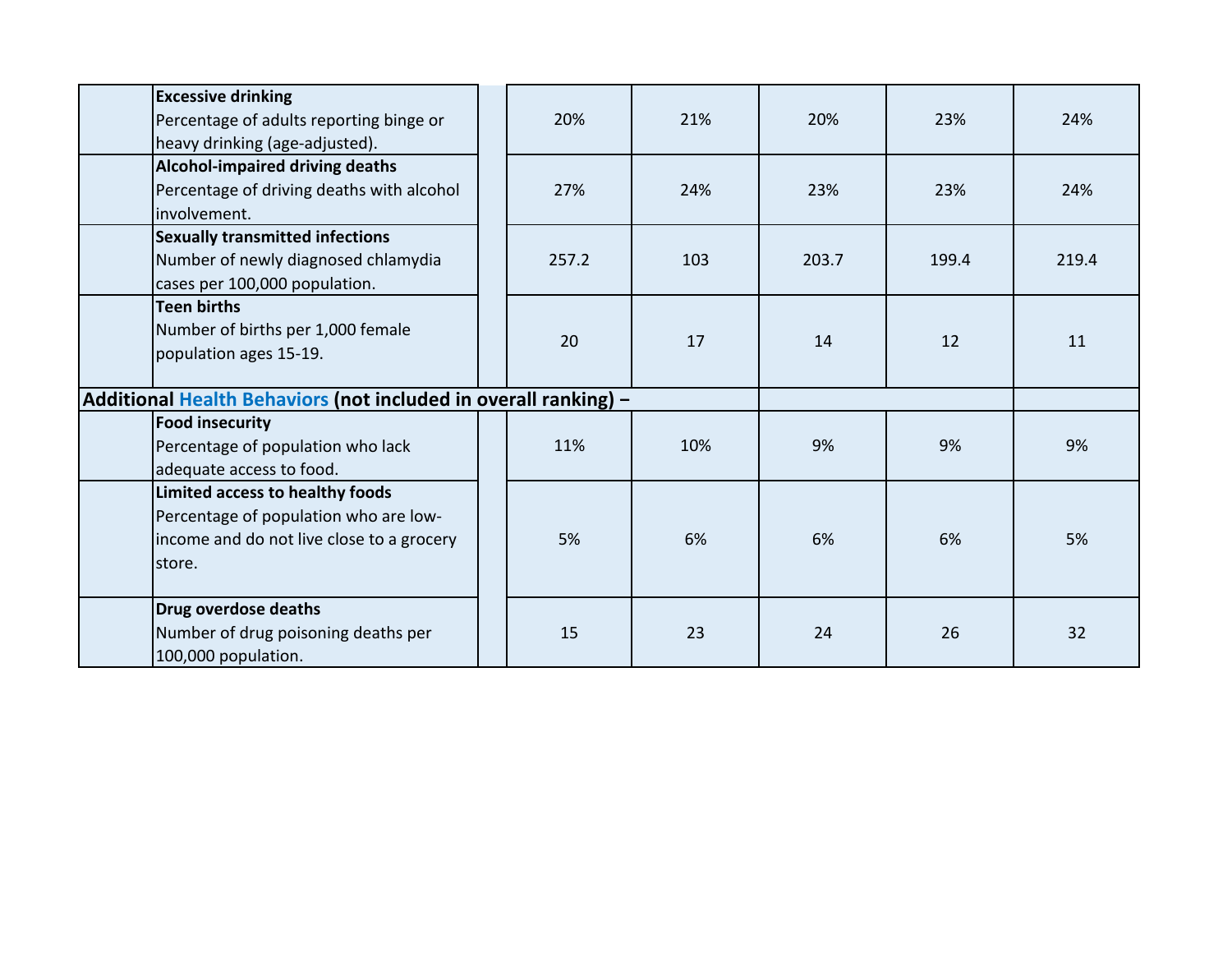|                      |                                                                                                                                            | 2016           | 2018           | 2020      | 2021      | 2022      |
|----------------------|--------------------------------------------------------------------------------------------------------------------------------------------|----------------|----------------|-----------|-----------|-----------|
|                      |                                                                                                                                            |                |                |           |           |           |
|                      | Motor vehicle crash deaths<br>Number of motor vehicle crash deaths per<br>100,000 population.                                              | $\overline{7}$ | $\overline{7}$ | 8         | 9         | 8         |
|                      | <b>Insufficient sleep</b><br>Percentage of adults who report fewer<br>than 7 hours of sleep on average (age-<br>adjusted).                 | 32%            | 33%            | 33%       | 34%       | 34%       |
| <b>Clinical Care</b> |                                                                                                                                            |                |                |           |           |           |
|                      | <b>Uninsured</b><br>Percentage of population under age 65<br>without health insurance.                                                     | 4%             | 3%             | 3%        | 3%        | 3%        |
|                      | <b>Primary care physicians</b><br>Ratio of population to primary care<br>physicians.                                                       | 1420 to 1      | 1260 to 1      | 1310 to 1 | 1480 to 1 | 1530 to 1 |
|                      | <b>Dentists</b><br>Ratio of population to dentists.                                                                                        | 1540 to 1      | 1530 to 1      | 1420 to 1 | 1490 to 1 | 1460 to 1 |
|                      | <b>Mental health providers</b><br>Ratio of population to mental health<br>providers.                                                       | 160 to 1       | 140 to 1       | 120 to 1  | 120 to 1  | 110 to 1  |
|                      | <b>Preventable hospital stays</b><br>Rate of hospital stays for ambulatory-care<br>sensitive conditions per 100,000 Medicare<br>enrollees. | 49             | 51             | 4550      | 4,440     | 3,708     |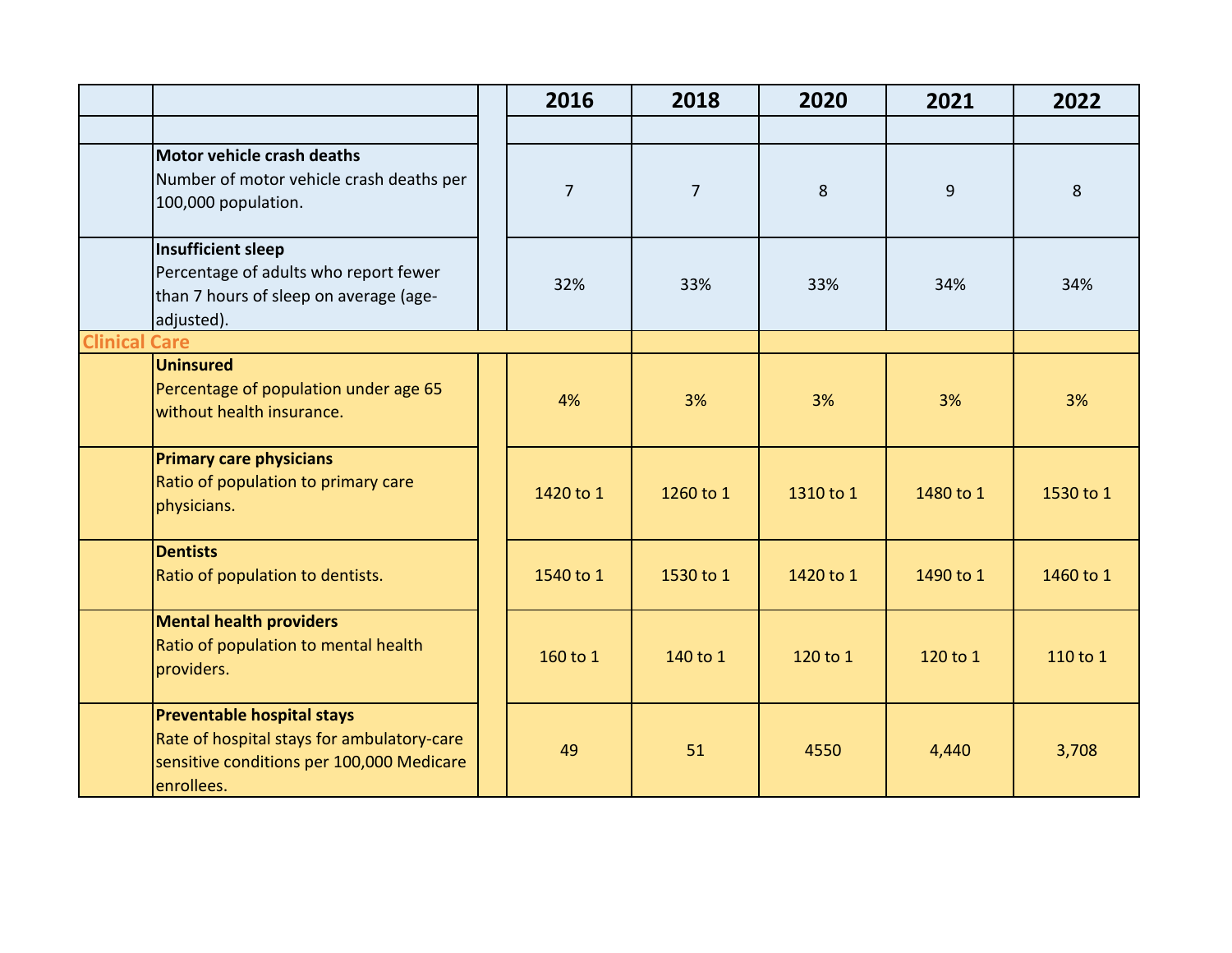|                                                                                                                                         | 2016      | 2018                                      | 2020      | 2021     | 2022     |
|-----------------------------------------------------------------------------------------------------------------------------------------|-----------|-------------------------------------------|-----------|----------|----------|
|                                                                                                                                         |           |                                           |           |          |          |
| <b>Mammography screening</b><br>Percentage of female Medicare enrollees<br>ages 65-74 that received an annual<br>mammography screening. | 72%       | 72%                                       | 49%       | 50%      | 48%      |
| <b>Flu vaccinations</b><br>Percentage of fee-for-service (FFS)<br>Medicare enrollees that had an annual flu<br>vaccination.             | diabetes  | diabetes<br>monitoring 90% monitoring 89% | 53%       | 56%      | 55%      |
| Additional Clinical Care (not included in overall ranking) -                                                                            |           |                                           |           |          |          |
| <b>Uninsured adults</b><br>Percentage of adults under age 65 without<br>health insurance.                                               | 5%        | 4%                                        | 4%        | 4%       | 4%       |
| <b>Uninsured children</b><br>Percentage of children under age 19<br>without health insurance.                                           | 2%        | 1%                                        | 1%        | 1%       | 2%       |
| Other primary care providers<br>Ratio of population to primary care<br>providers other than physicians.                                 | 1915 to 1 | 1213 to 1                                 | 1109 to 1 | 990 to 1 | 950 to 1 |
| <b>Social &amp; Economic Factors</b>                                                                                                    |           |                                           |           |          |          |
| <b>High school completion</b><br>Percentage of adults ages 25 and over with<br>a high school diploma or equivalent.                     |           |                                           |           | 93%      | 93%      |
| Some college<br>Percentage of adults ages 25-44 with some<br>post-secondary education                                                   | 67%       | 70%                                       | 69%       | 69%      | 68%      |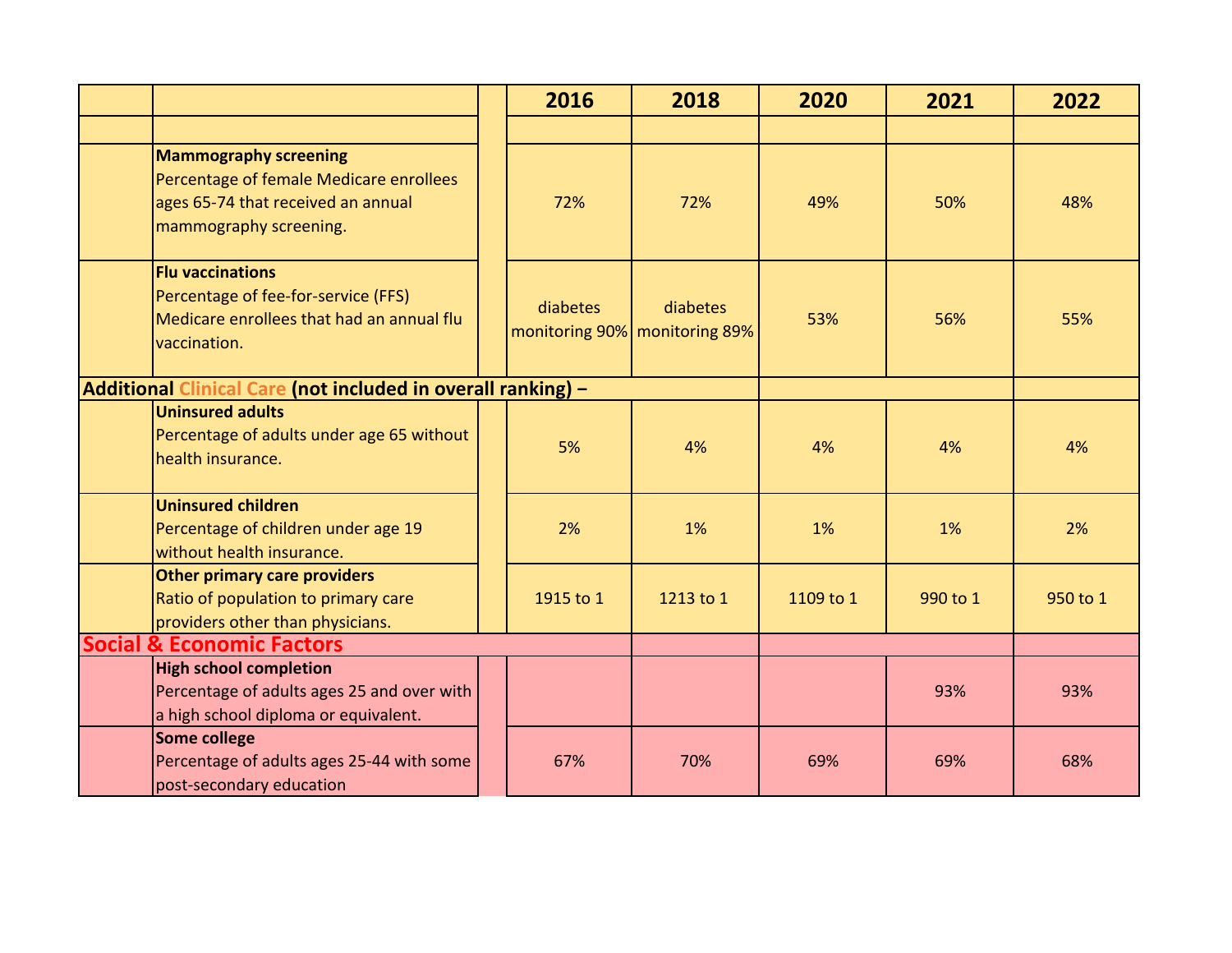|                                              | 2016  | 2018  | 2020  | 2021  | 2022  |
|----------------------------------------------|-------|-------|-------|-------|-------|
|                                              |       |       |       |       |       |
| <b>Unemployment</b>                          |       |       |       |       |       |
| Percentage of population ages 16 and         | 5.30% | 3.30% | 3.00% | 2.70% | 7.40% |
| older unemployed but seeking work.           |       |       |       |       |       |
| <b>Children in poverty</b>                   |       |       |       |       |       |
| Percentage of people under age 18 in         | 17%   | 15%   | 15%   | 12%   | 14%   |
| poverty.                                     |       |       |       |       |       |
| <b>Income inequality</b>                     |       |       |       |       |       |
| Ratio of household income at the 80th        | 4.5   | 4.6   | 4.6   | 4.4   | 4.4   |
| percentile to income at the 20th percentile. |       |       |       |       |       |
| Children in single-parent households         |       |       |       |       |       |
| Percentage of children that live in a        | 33%   | 33%   | 32%   | 25%   | 26%   |
| household headed by single parent.           |       |       |       |       |       |
| <b>Social associations</b>                   |       |       |       |       |       |
| Number of membership associations per        | 12.4  | 12.3  | 12    | 12.5  | 11.5  |
| 10,000 population.                           |       |       |       |       |       |
| <b>Violent crime</b>                         |       |       |       |       |       |
| Number of reported violent crime offenses    | 379   | 372   | 407   | 407   | 407   |
| per 100,000 population.                      |       |       |       |       |       |
| Injury deaths                                |       |       |       |       |       |
| Number of deaths due to injury per           |       |       |       |       |       |
| 100,000 population.                          | 49    | 60    | 68    | 75    | 76    |
|                                              |       |       |       |       |       |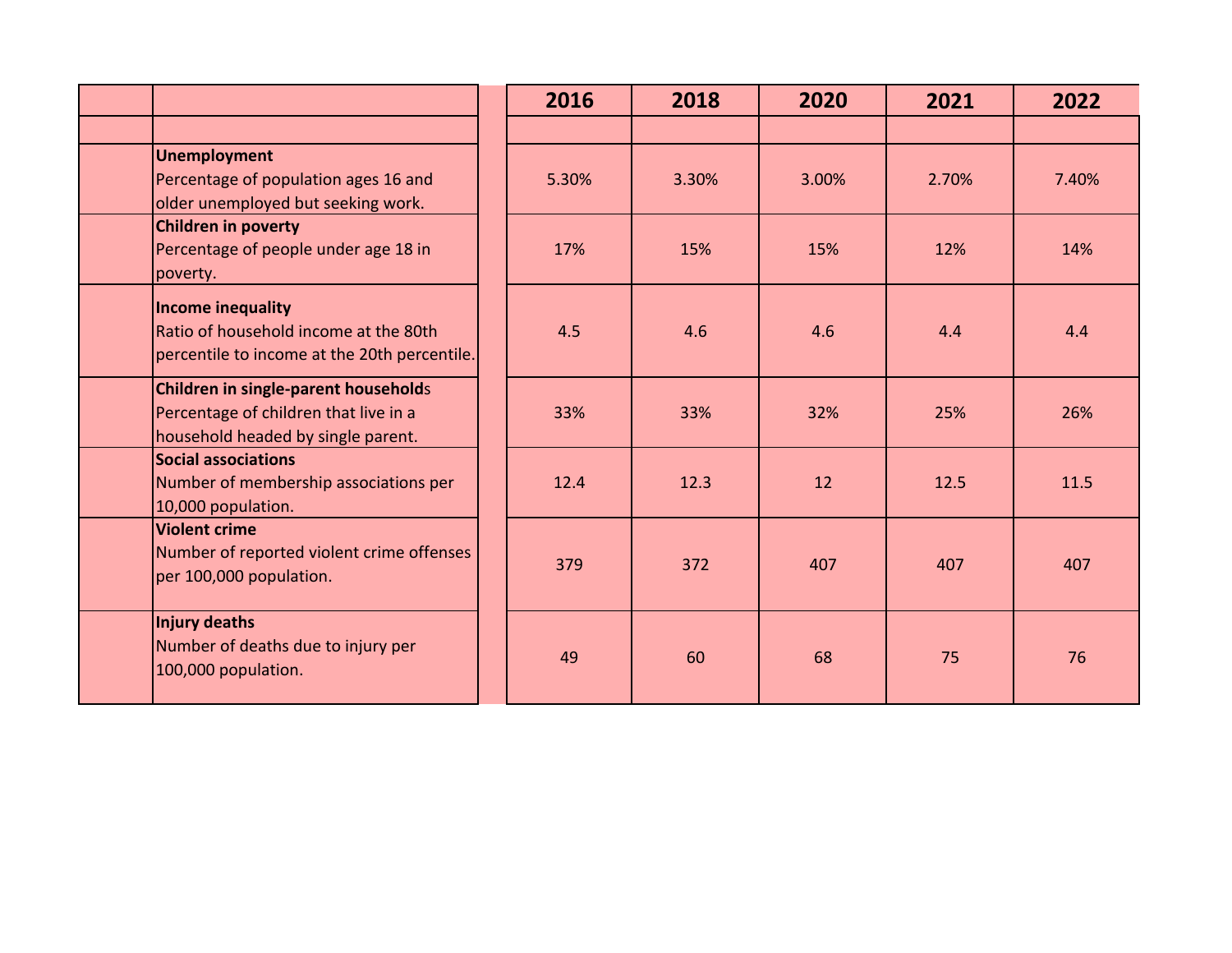|                                                                                                                                                                                                                                                                                                                                                                                                                                                                                          | 2016 | 2018 | 2020 | 2021 | 2022         |
|------------------------------------------------------------------------------------------------------------------------------------------------------------------------------------------------------------------------------------------------------------------------------------------------------------------------------------------------------------------------------------------------------------------------------------------------------------------------------------------|------|------|------|------|--------------|
|                                                                                                                                                                                                                                                                                                                                                                                                                                                                                          |      |      |      |      |              |
| Additional Social & Economic Factors (not included in overall                                                                                                                                                                                                                                                                                                                                                                                                                            |      |      |      |      |              |
| <b>High school graduation</b><br>Percentage of ninth-grade cohort that<br>graduates in four years.                                                                                                                                                                                                                                                                                                                                                                                       | 84%  | 84%  | 82%  | 82%  | 81%          |
| <b>Disconnected youth</b><br>Percentage of teens and young adults ages<br>16-19 who are neither working nor in<br>school.                                                                                                                                                                                                                                                                                                                                                                |      | 10%  |      |      | 7%           |
| <b>Reading scores</b><br>Average grade level performance for 3rd<br>graders on English Language Arts<br>standardized tests.                                                                                                                                                                                                                                                                                                                                                              |      |      |      | 3.2  | 3.2          |
| <b>Math scores</b><br>Average grade level performance for 3rd<br>graders on math standardized tests                                                                                                                                                                                                                                                                                                                                                                                      |      |      |      | 3    | 3            |
| <b>School Segregation The extent to which</b><br>students within different race and ethnicity<br>groups are unevenly distributed across<br>schools when compared with the racial and<br>ethnic composition of the local population.<br>The index ranges from 0 to 1 with lower<br>values representing a school composition<br>that approximates race and ethnicity<br>distributions in the student populations<br>within the county, and higher values<br>representing more segregation. |      |      |      |      | 0.07         |
| <b>School Funding Adequacy</b>                                                                                                                                                                                                                                                                                                                                                                                                                                                           |      |      |      |      | \$<br>10,032 |
| Gender Pay Gap the cents earned by a<br>woman for each dollar earned by a man,<br>on average                                                                                                                                                                                                                                                                                                                                                                                             |      |      |      |      | 0.87         |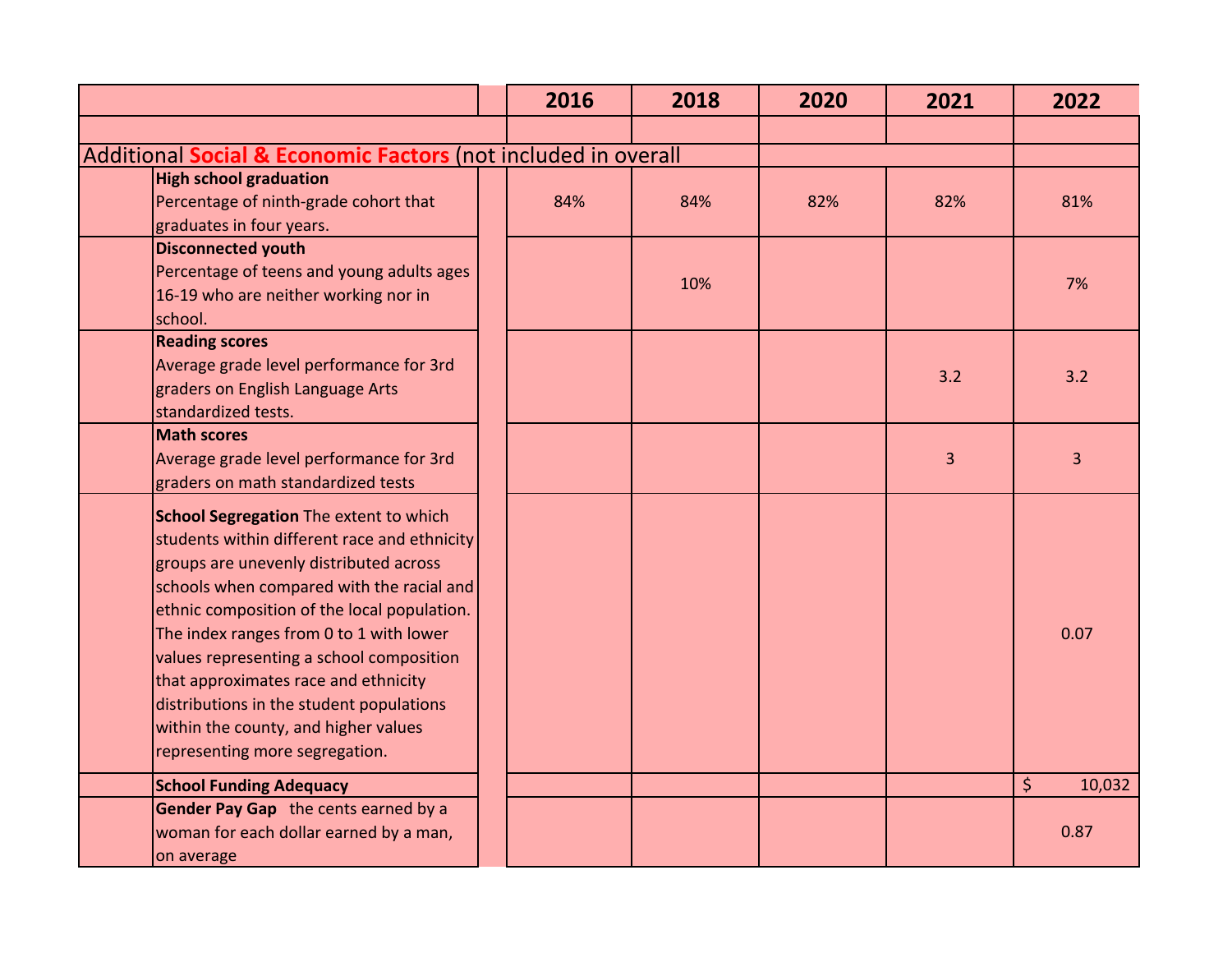| Living Wage: Hourly wage needed for two<br>earner family to pay all basic bills and taxes                                                                                                                 |          |          |          |          | \$46.52/hr |
|-----------------------------------------------------------------------------------------------------------------------------------------------------------------------------------------------------------|----------|----------|----------|----------|------------|
| Median household income<br>The income where half of households in a<br>county earn more and half of households<br>learn less.<br>The 2021 County Health Rankings used<br>data from 2019 for this measure. | \$54,000 | \$56,500 | \$59,000 | \$60,100 | 62,900     |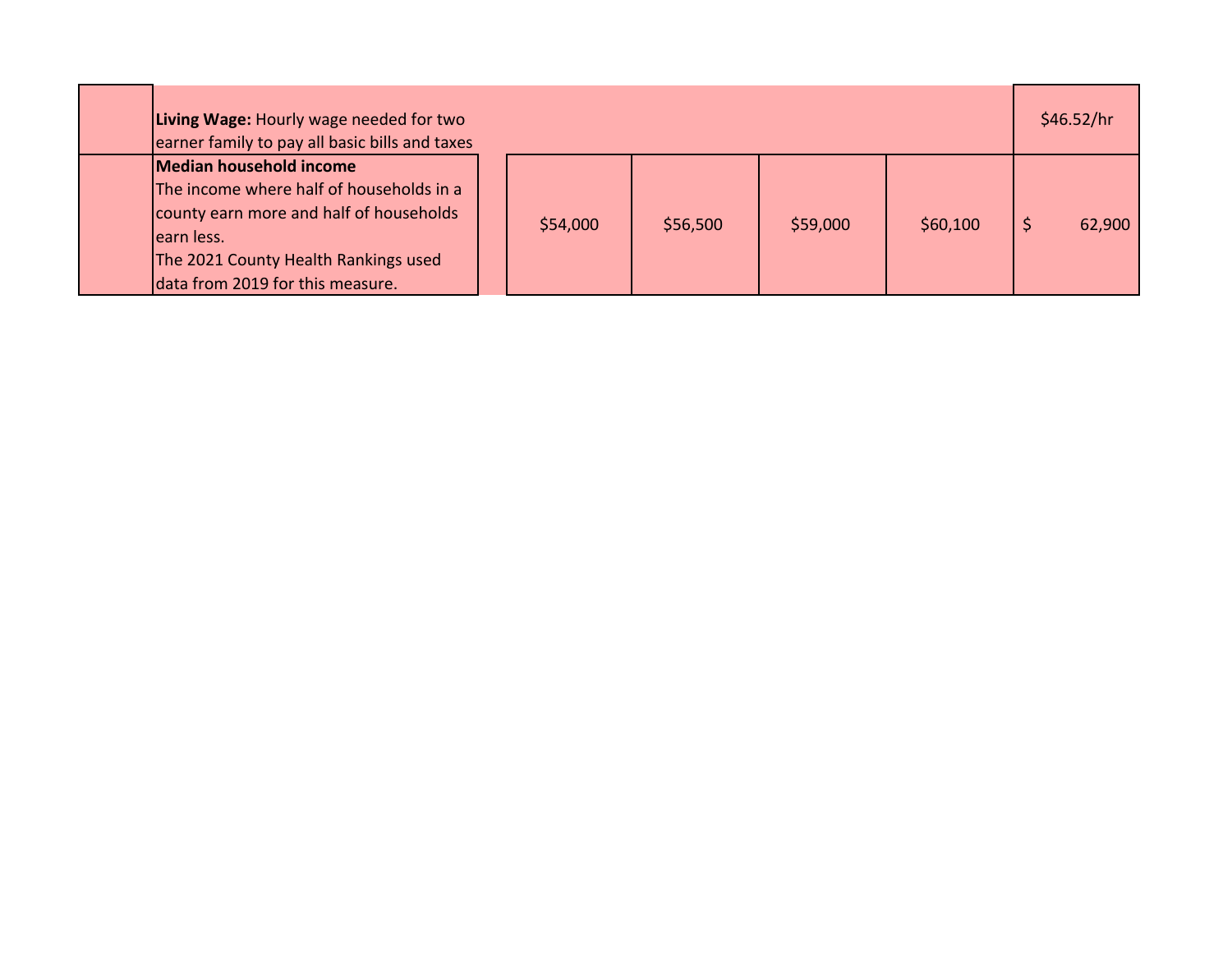|                                                                                                                                                                                                           | 2016 | 2018 | 2020 | 2021 | 2022           |
|-----------------------------------------------------------------------------------------------------------------------------------------------------------------------------------------------------------|------|------|------|------|----------------|
|                                                                                                                                                                                                           |      |      |      |      |                |
| Children eligible for free or reduced price<br>lunch                                                                                                                                                      | 34%  |      |      |      |                |
| <b>Residential segregation - Black/White</b><br>Index of dissimilarity where higher values<br>indicate greater residential segregation<br>between Black and White county residents.                       | 62   | 59   | 58   | 65   | 67             |
| <b>Childcare Centers Number of childcare</b><br>centers per 1,000 population under 5 years<br>old                                                                                                         |      |      |      |      | $\overline{7}$ |
| <b>Childcare Cost Burden Childcare costs for a</b><br>household with two children as a percent<br>of median household income.                                                                             |      |      |      |      | 44%            |
| <b>Residential segregation - non-</b><br><b>White/White</b><br>Index of dissimilarity where higher values<br>indicate greater residential segregation<br>between non-White and White county<br>residents. | 30   | 35   | 35   | 32   | 30             |
| <b>Homicides</b><br>Number of deaths due to homicide per<br>100,000 population.                                                                                                                           |      |      |      |      |                |
| <b>Suicides</b><br>Number of deaths due to suicide per<br>100,000 population (age-adjusted).                                                                                                              |      |      | 10   | 10   | 11             |
| <b>Firearm fatalities</b><br>Number of deaths due to firearms per<br>100,000 population.                                                                                                                  |      | 5    | 5    | 5    | $\overline{4}$ |
| Juvenile arrests                                                                                                                                                                                          |      |      | 40   |      |                |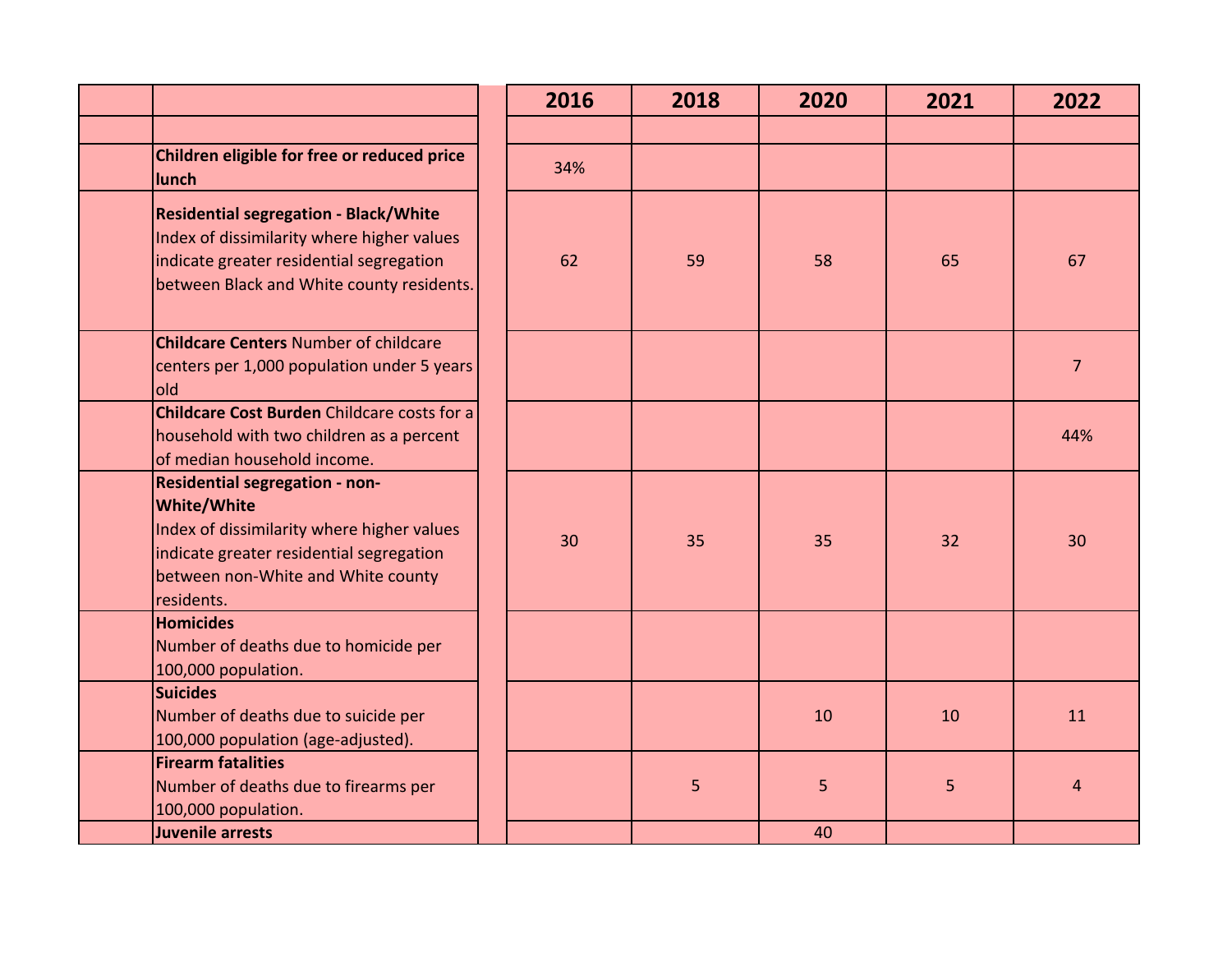|                                                                                                                                                                                                          | 2016                                                                | 2018 | 2020 | 2021      | 2022 |  |
|----------------------------------------------------------------------------------------------------------------------------------------------------------------------------------------------------------|---------------------------------------------------------------------|------|------|-----------|------|--|
|                                                                                                                                                                                                          |                                                                     |      |      |           |      |  |
| <b>Physical Environment</b>                                                                                                                                                                              |                                                                     |      |      |           |      |  |
| Air pollution - particulate matter<br>Average daily density of fine particulate<br>matter in micrograms per cubic meter<br>$(PM2.5)$ .                                                                   | 10.6                                                                | 8.1  | 7.7  | 5.4       | 5.9  |  |
| <b>Drinking water violations</b><br>Indicator of the presence of health-related<br>drinking water violations. 'Yes' indicates<br>the presence of a violation, 'No' indicates<br>no violation.            | yes                                                                 | yes  | yes  | <b>No</b> | Yes  |  |
| <b>Severe housing problems</b><br>Percentage of households with at least 1 of<br>4 housing problems: overcrowding, high<br>housing costs, lack of kitchen facilities, or<br>lack of plumbing facilities. | 16%                                                                 | 16%  | 15%  | 16%       | 15%  |  |
| Driving alone to work<br>Percentage of the workforce that drives<br>alone to work.                                                                                                                       | 78%                                                                 | 77%  | 77%  | 76%       | 75%  |  |
| Long commute - driving alone<br>Among workers who commute in their car<br>alone, the percentage that commute more<br>than 30 minutes.                                                                    | 35%                                                                 | 36%  | 36%  | 37%       | 36%  |  |
|                                                                                                                                                                                                          | Additional Physical Environment (not included in overall ranking) - |      |      |           |      |  |
| <b>Traffic volume</b><br>Average traffic volume per meter of major<br>roadways in the county.                                                                                                            |                                                                     |      | 36   | 246       | 246  |  |